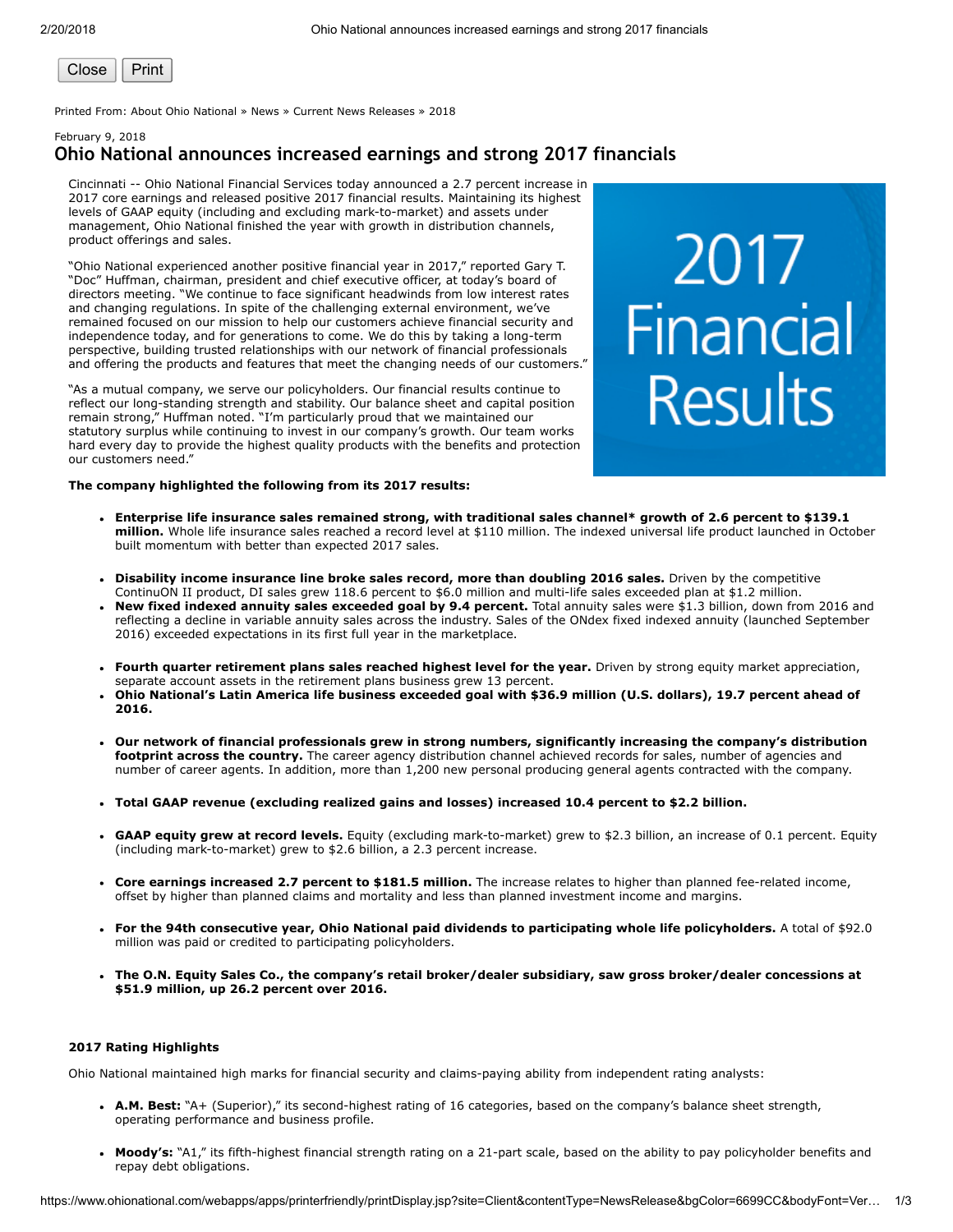#### 2/20/2018 Ohio National announces increased earnings and strong 2017 financials

• Standard & Poor's: "A+," its fifth-highest ranking on a 21-part scale, noting both very strong capital and earnings and a very strong competitive position.

### 2017 Company Recognition

Ohio National was recognized as a Top Workplace in Cincinnati by Enquirer Media for the eighth year in a row. The Top Workplace honor was based on confidential associate surveys related to leadership, direction, environment, communications, trust, work/life flexibility, appreciation and benefits.

# 2017 Community Impact

Ohio National's 17th and 18th homes were constructed for Habitat for Humanity in Cincinnati in 2017. Ohio National also pledged \$520,000 to build an additional eight homes, bringing the company's overall commitment to the local Habitat for Humanity group to \$1.8 million since 2009. Additionally, The Ohio National Foundation donated more than \$2 million during 2017 to nonprofit organizations in the Greater Cincinnati area. As part of a community service day benefit, 740 associates logged more than 4,900 volunteer hours in service to local organizations.

\*Ohio National's traditional sales channel includes both personal producing general agents and career agency organizations.

#### OHIO NATIONAL MUTUAL HOLDINGS, INC. Affiliated companies: Ohio National Financial Services, Inc. The Ohio National Life Insurance Company Ohio National Life Assurance Corporation (Consolidated) Summary Results as of December 31, 2017

| 12/17   | 12/16          | %<br>change    |
|---------|----------------|----------------|
|         |                | $0.1\%$        |
|         |                |                |
|         |                | 2.3%           |
|         |                |                |
| \$2.2   | \$2.0          | 10.4%          |
|         |                |                |
| \$181.5 | \$176.7        | 2.7%           |
| \$180.6 | \$187.7        | $(3.8\%)$      |
| \$1.3   | \$1.5          | $(13.3\%)$     |
| \$88.7  | \$165.9        | $(46.5\%)$     |
| \$6.0   | \$2.7          | 118.6%         |
| \$36.9  | \$30.8         | 19.7%          |
|         | \$2.3<br>\$2.6 | \$2.3<br>\$2.5 |

The financial data presented above is derived from results on the basis of Generally Accepted Accounting Principles (GAAP), except life insurance new premium, variable annuity sales, retirement plan sales and disability income insurance premium. All financial information in this news release is considered unaudited because the final audit process is not yet complete.

\*Total equity remains at its highest levels in company history since reporting on a GAAP basis in 1997.

Ohio National has received high marks for financial strength and claims paying ability from major rating agencies; however, such ratings do not refer to the performance of our variable accounts nor imply approval of our variable contracts or their portfolios. All ratings information is according to reports published on: www.standardandpoors.com, www.ambest.com/ratings and www.moodys.com/insurance. Ratings are accurate as of 12/31/17. For the most current ratings, see [www.ohionational.com.](http://www.ohionational.com/) Dividend scales are subject to change at the discretion of the Board of Directors.